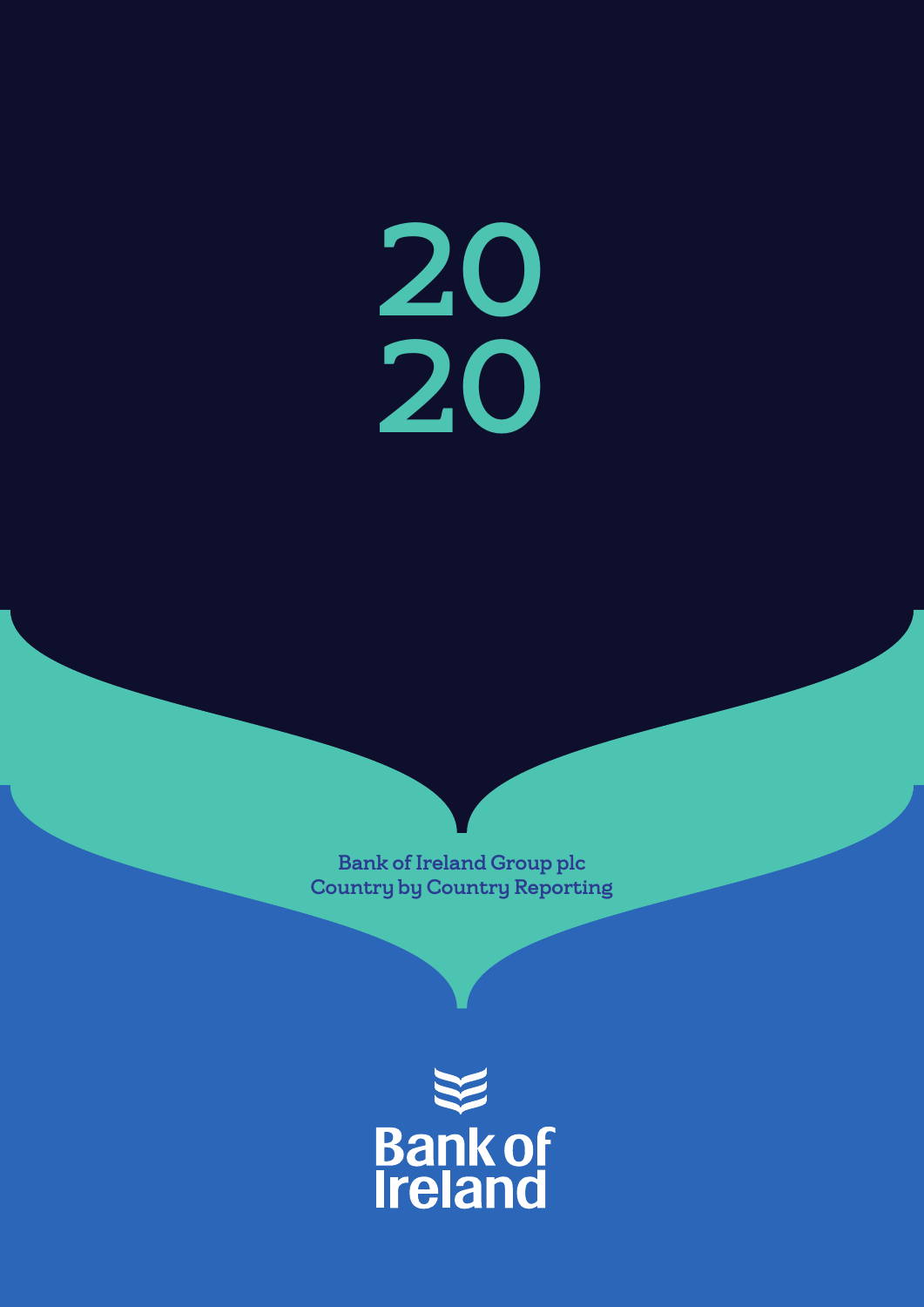# Country by Country Reporting Schedule

## **Basis of preparation**

The disclosures contained in this report have been prepared pursuant to the country-by-country reporting (CBCR) requirements for specified institutions<sup>1</sup> under the Capital Requirements Directive (CRD IV), which have been transposed into Irish legislation as Regulation 77 of Statutory Instrument 158 of 2014 (Regulation 77).

Regulation 77 requires each institution to disclose annually, specifying, by Member State and by third country in which it has an establishment, the following information on a consolidated basis for the financial year:

- a. Name(s), nature of activities and geographical location;
- b. Turnover;
- c. Number of employees on a full time equivalent basis (FTE);
- d. Profit or loss before tax;
- e. Tax on profit or loss; and
- f. Public subsidies received.

The Governor and Company of the Bank of Ireland (GovCo) as a credit institution is required to comply with Regulation 77 and this report fulfils that obligation. Bank of Ireland Group plc is the listed holding company of the Group and the parent company of GovCo. Bank of Ireland Group plc (the 'Company' or 'BOIG plc') and its subsidiaries are collectively the 'Group' or 'BOIG plc Group' for the purposes of this disclosure.

The Group prepares consolidated statutory financial statements under International Financial Reporting Standards as adopted by the European Union (EU)<sup>2</sup>.

The CBCR disclosures are prepared under International Financial Reporting Standards as adopted by the EU except as regards the scope of consolidation, which, in line with the EU Capital Requirements Regulations, is on a prudential basis consistent with the Group's Pillar 3 disclosure<sup>2</sup>.

The principal difference between the statutory consolidated financial statements and prudential basis of consolidation relates to the Group's wholly owned life assurer, New Ireland Assurance Company plc, which is fully consolidated in the statutory financial statements but treated as an investment in the prudential consolidation.

In the disclosures that follow:

- 1. Country of establishment is defined as the geographical location of the business unit booking the transaction.
- 2. Turnover comprises net interest income, net fee and commission income, net trading income / (expense) and other operating income. Amounts from other countries (if any), which individually and in the aggregate are immaterial, are allocated to 'Other'. In deriving 'turnover' by country, intercompany turnover arising within a country is eliminated but intercompany turnover is reported in the above turnover by geography.
- Total turnover and profit or loss before tax are derived from external activities only, i.e. all intragroup transactions and balances between entities included in the prudential consolidation have been eliminated. However, in the geographical analysis, transactions between entities in different geographical locations are not eliminated.
- 4. The number of employees on an FTE basis is shown as the average for the year.
- 5. The taxation paid numbers disclosed under CRD IV refer to corporation tax only.
- 6. The taxation charge represents the corporation tax expense / (credit) for the current year and excludes deferred taxes, adjustments in respect of prior years and any provisions for uncertain tax liabilities.
- 7. Public subsidies are defined to be direct support by the government. They do not include any central bank operations that are designed for financial stability purposes or operations that aim to facilitate the functioning of the monetary policy transmission mechanism. Moreover, schemes in line with the European Commission's guidance on State Aid are not considered public subsidies in the context of CBCR. Furthermore, general tax incentives do not fall within the definition of public subsidy for the purposes of CBCR.

*<sup>1</sup> Credit institutions and investment firms.*

Copies of the Group's Annual Report and Pillar 3 disclosures for the year ended 31 December 2020 can be obtained from the Group's website at www.bankofireland.com or from the *Group Secretary's Office, Bank of Ireland, 40 Mespil Road, Dublin 4, Ireland.*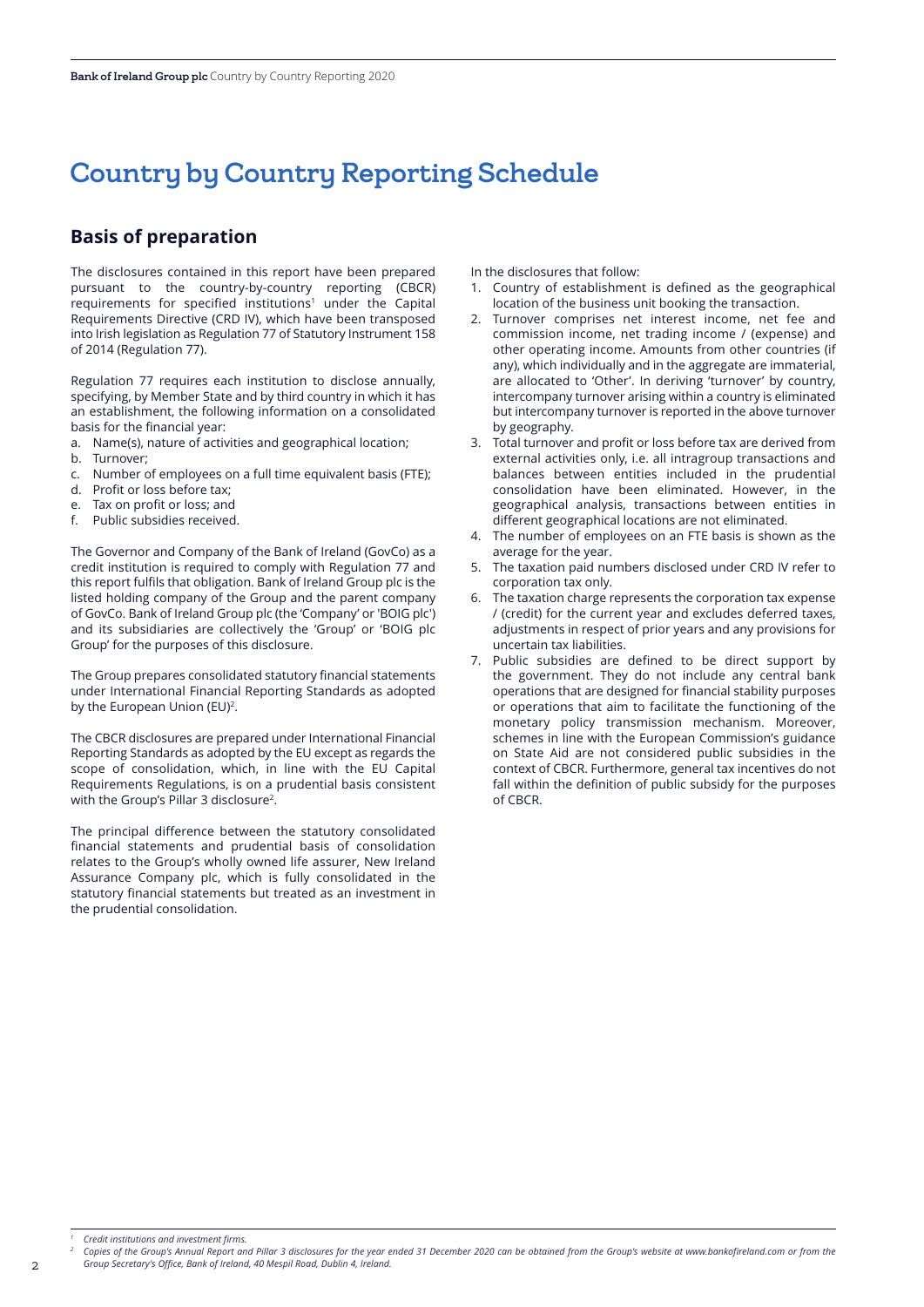## **Principal undertakings1**

| <b>Name</b>                                     | <b>Principal Activities</b>                              | <b>Country of Establishment</b>                                                                                                  |
|-------------------------------------------------|----------------------------------------------------------|----------------------------------------------------------------------------------------------------------------------------------|
| Bank of Ireland Group plc                       | Holding company                                          | Republic of Ireland                                                                                                              |
| The Governor and Company of the Bank of Ireland | Banking and financial services                           | Republic of Ireland<br><b>Additional branches: United</b><br>Kingdom, United States of<br>America, France, Germany<br>and Spain. |
| Bank of Ireland Mortgage Bank <sup>2</sup>      | Mortgage lending and issuing mortgage covered securities | Republic of Ireland                                                                                                              |
| Bank of Ireland (UK) plc <sup>2</sup>           | Retail financial services                                | <b>United Kingdom</b>                                                                                                            |
| N.I.I.B. Group Limited                          | Personal finance and leasing                             | <b>United Kingdom</b>                                                                                                            |

The Group will annex a full listing of Group Undertakings to its 2020 Annual Return to the Companies Registration Office.

## **Turnover, (loss) / profit before taxation, taxation and employees** *(year ended 31 December 2020)*

| <b>Country of establishment</b> | <b>Turnover</b><br>€m | (Loss)<br>/ profit<br>before tax<br>€m | <b>Taxation</b><br>charge<br>/ (credit)<br>€m | <b>Taxation</b><br>paid<br>€m | Average<br><b>FTEs</b> |
|---------------------------------|-----------------------|----------------------------------------|-----------------------------------------------|-------------------------------|------------------------|
| Republic of Ireland             | 1,749                 | (695)                                  |                                               | 27                            | 7,567                  |
| United Kingdom                  | 664                   | (107)                                  | (2)                                           | 11                            | 1,951                  |
| United States of America        | 73                    | 24                                     | 15                                            | 15                            | 43                     |
| France                          | 11                    | 6                                      | $\overline{2}$                                | $\sim$                        | 12                     |
| Germany                         | 2                     | ٠                                      |                                               | $\overline{\phantom{a}}$      | 13                     |
| Spain                           | 3                     |                                        | $\sim$                                        | $\sim$                        |                        |
| Other                           | ٠                     | ۰                                      | $\sim$                                        | $\sim$                        | <b>.</b>               |
| <b>Total</b>                    | 2.502                 | (771)                                  | 16                                            | 53                            | 9,587                  |

#### **Taxation paid / (refunded) and other supplementary information** *(unaudited)*

In any given year, tax paid may not directly relate to the accounting profits earned in that year because differences can arise between accounting profit and taxable profit as <sup>a</sup> result of applying local tax legislation.

The taxation paid disclosed under CRD IV relates to corporation tax only and does not include the wider tax contribution to the Irish Exchequer or other tax authorities. In 2020, the Group made payments to the Irish Exchequer of €224 million which in addition to corporation tax, primarily comprised irrecoverable VAT, employers' PRSI contributions and the bank levy (€35 million).

## **Public subsidies**

No public subsidies were received by the Group during the year ended 31 December 2020.

This table shows the principal undertakings of the Group which are included in the prudential basis of consolidation. For further detail refer to the basis of preparation on page 2. The Group's principal undertakings are listed in note 56 of its 2020 annual report for the purposes of annual statutory reporting and in section 1.3 of the 2020 Pillar 3 Disclosures in which *statutory accounting compared to prudential consolidation is further explained.*

*<sup>2</sup> Direct subsidiary of the Governor and Company of the Bank of Ireland.*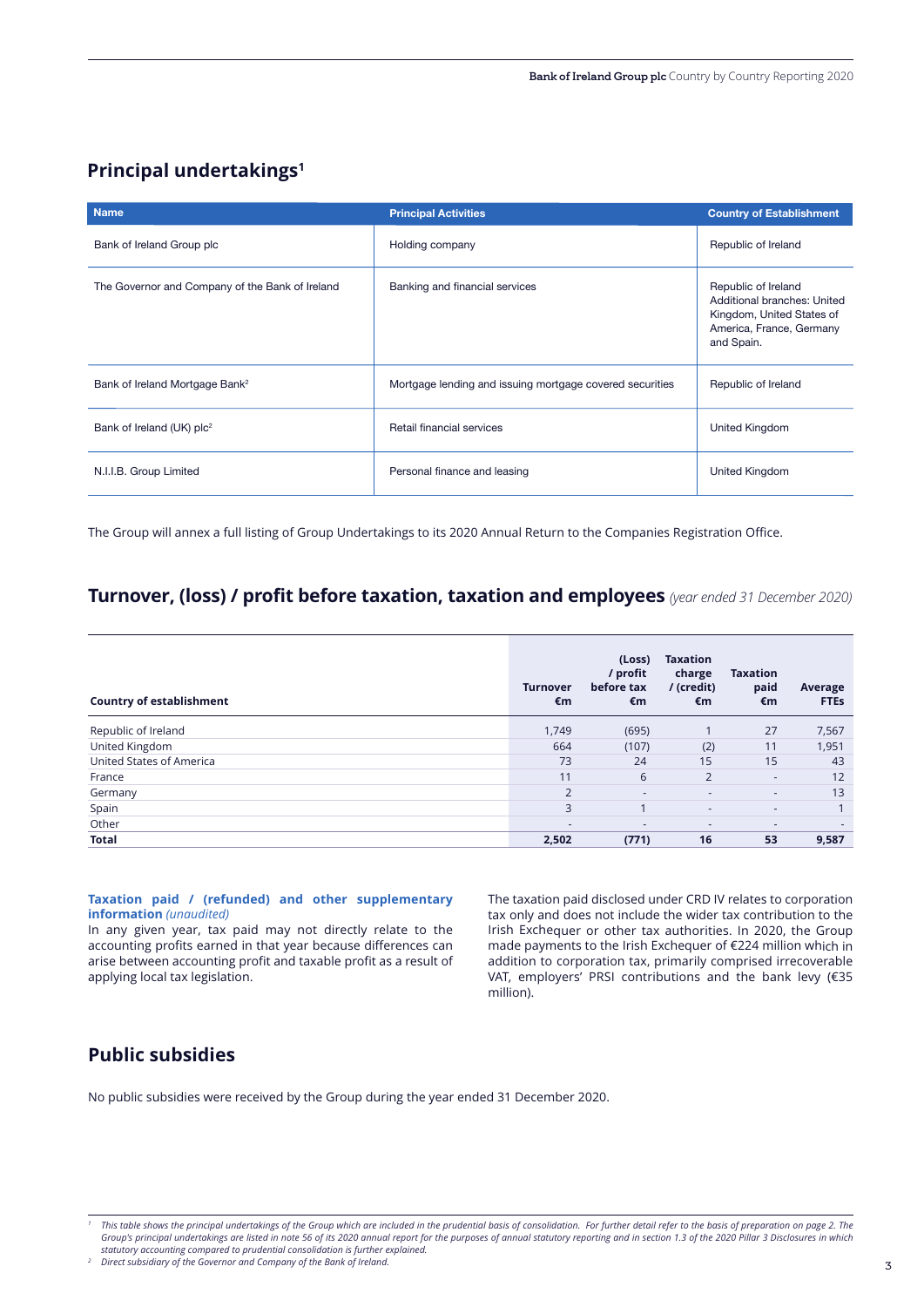## **Auditor's Report**

#### **Independent Auditor's Report to the Directors of Bank of Ireland Group plc**

#### **Opinion**

We have audited the accompanying Country-by-Country (CBC) financial information of Bank of Ireland Group plc (BOIG) for the year ended 31 December 2020 pursuant to European Union (Capital Requirements) Regulations, 2014 (the 'Regulations') which is required to be audited by Regulation 77 of those Regulations. The CBC financial information set out on pages 2 to 3 in the CBC report (collectively the 'CBC financial information'), is prepared on a consolidated basis in accordance with management's basis of preparation as set out in the basis of preparation on page 2.

In our opinion, the CBC financial information for the year ended 31 December 2020:

- is prepared in all material respects in accordance with the basis of preparation set out on page 2; and
- discloses the items of CBC financial information required to be published, having applied the relevant principles of International Financial Reporting Standards (IFRS) as adopted by the European Union, by Regulation 77 of the European Union (Capital Requirements) Regulations, 2014.

#### **Basis for opinion**

We conducted our audit in accordance with International Standards on Auditing (Ireland) (ISAs (Ireland)), including ISA (Ireland) 805. Our responsibilities under those standards are further described in the Auditor's responsibilities for the audit of the CBC financial information section of our report. We have fulfilled our ethical responsibilities under, and are independent of BOIG in accordance with the Ethical Standard issued by the Irish Auditing and Accounting Supervisory Authority (IAASA). We believe that the audit evidence we have obtained is a sufficient and appropriate basis for our opinion.

#### **Emphasis of matter - basis of preparation**

We draw attention to the disclosure made on pages 2 to 3 of the BOIG CBC report concerning the definitions applied by BOIG to the items of CBC financial information required to be published. Regulation 77 of the European Union (Capital Requirements) Regulations, 2014 does not set out definitions of the items of CBC financial information to be disclosed. BOIG has applied definitions, as applicable, to the items of CBC financial information which are consistent with the definitions of those items in accordance with IFRS as adopted by the EU and of those items in the BOIG's annual statutory financial statements, except as regards the scope of consolidation, which, in line with the EU Capital Requirements Regulations (CRR), is on a prudential basis. As a result, the CBC Information may not be suitable for other purposes. Our opinion is not modified in respect of this matter.

#### **Conclusions relating to going concern**

The CBC financial information is compiled from the BOIG financial statements for the year ended 31 December 2020, and prepared under International Financial Reporting Standards as adopted by the European Union (EU) except as regards the scope of consolidation, which, in line with the EU Capital Requirements Regulations (CRR), is on a prudential basis.

In auditing the CBC disclosures, we have concluded that the Directors' use of the going concern basis of accounting in the preparation of the BOIG financial statements for the year ended 31 December 2020 is appropriate and considered the adjustments relevant to CBC disclosures basis of preparation.

Our evaluation of the Director's assessment of the BOIG's ability to continue to adopt the going concern basis of accounting included:

- We used our knowledge of BOIG, the financial services industry, and the general economic environment to identify the inherent risks to the business model and analysed how those risks might affect BOIG's financial resources or ability to continue operations over the going concern period. The risks that we considered most likely to adversely affect BOIG's available financial resources over this period were;
	- the availability of funding and liquidity in the event of a market wide stress scenario in which the global COVID19 pandemic continues to unfold; and
	- the impact on regulatory capital requirements in the event of an economic slowdown or recession.
- We considered whether these risks could plausibly affect the availability of financial resources in the going concern period by comparing severe, but plausible, downside scenarios that could arise from these risks individually and collectively against the level of available financial resources indicated by BOIG's financial forecasts.
- Our procedures also included:
	- we benchmarked significant assumptions included in the Directors' downside scenarios relevant to liquidity and capital metrics. In particular, we considered sensitivities over the level of available financial resources indicated by BOIG's financial forecasts taking account of the impact of severe, but plausible, scenarios on these and assessing whether these downside scenarios applied consider reasonably possible outcomes.

Based on the work we have performed, we have not identified a material uncertainty relating to events or conditions that, individually or collectively, may cast significant doubt on the BOIG's ability to continue as a going concern for the going concern period.

We found the significant assumptions associated with the use of the going concern basis of accounting to be acceptable.

#### **Responsibilities of the Directors for the CBC financial information**

The Directors are responsible for the preparation and fair presentation of the CBC financial information in accordance with the requirements of the European Union (Capital Requirements) Regulations, 2014 relevant to preparing such CBC financial information and for such internal control as the Directors determine is necessary to enable the preparation of the CBC financial information that is free from material misstatement, whether due to fraud or error.